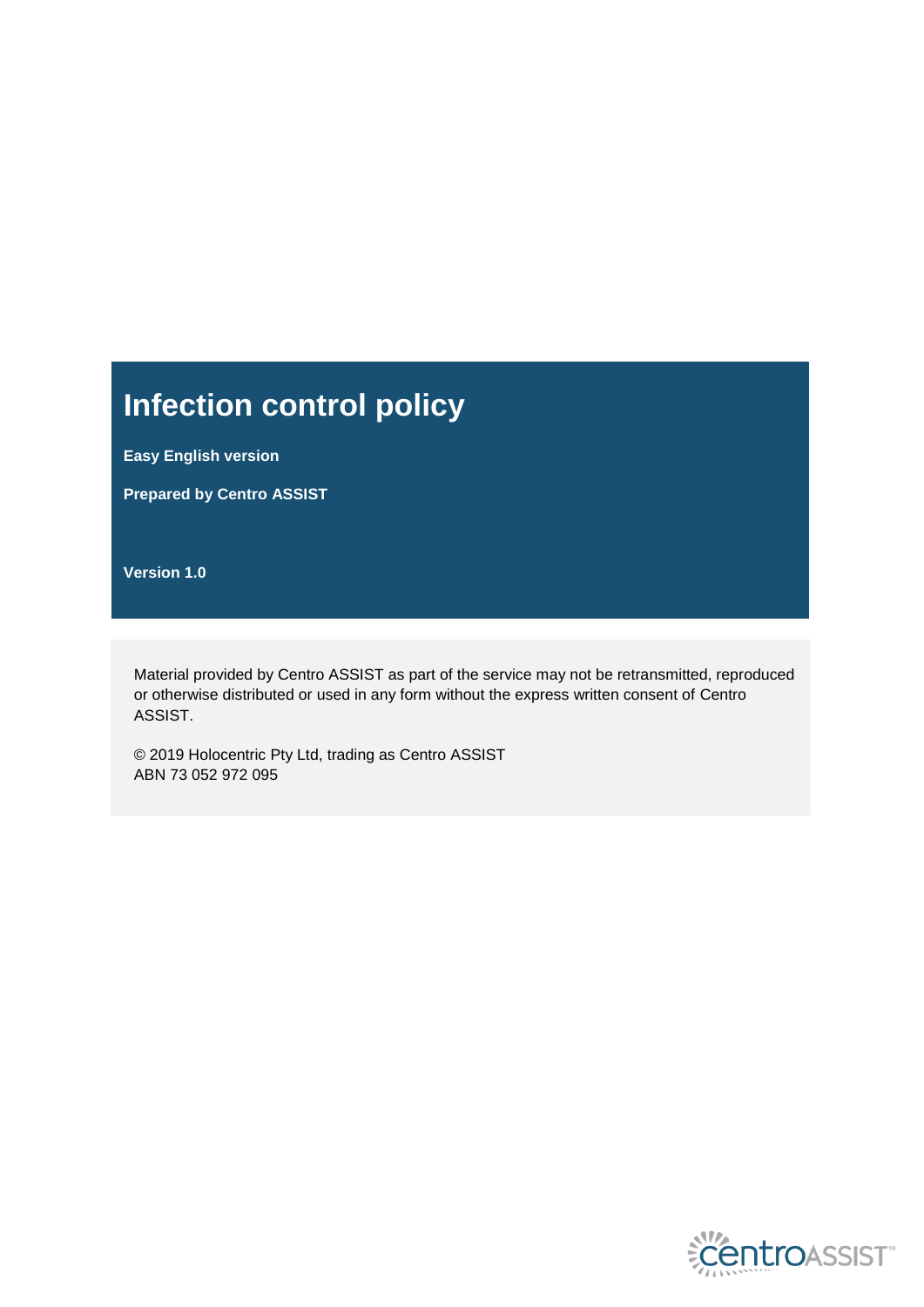## **Infection control**

#### **About this document**

Infection control is something we all have to do to keep everyone healthy. Good infection control stops germs from spreading.



**Germs** are tiny life forms, so tiny we can't see them without special equipment. Some germs can make you sick.



This document will tell you about methods of infection control. You will learn about:

- hand washing
- personal protective equipment (PPE)
- what to do if you sneeze or cough
- $\bullet$  cleaning up.



We are here to help you. If you have a question or are unsure about something, ask our workers.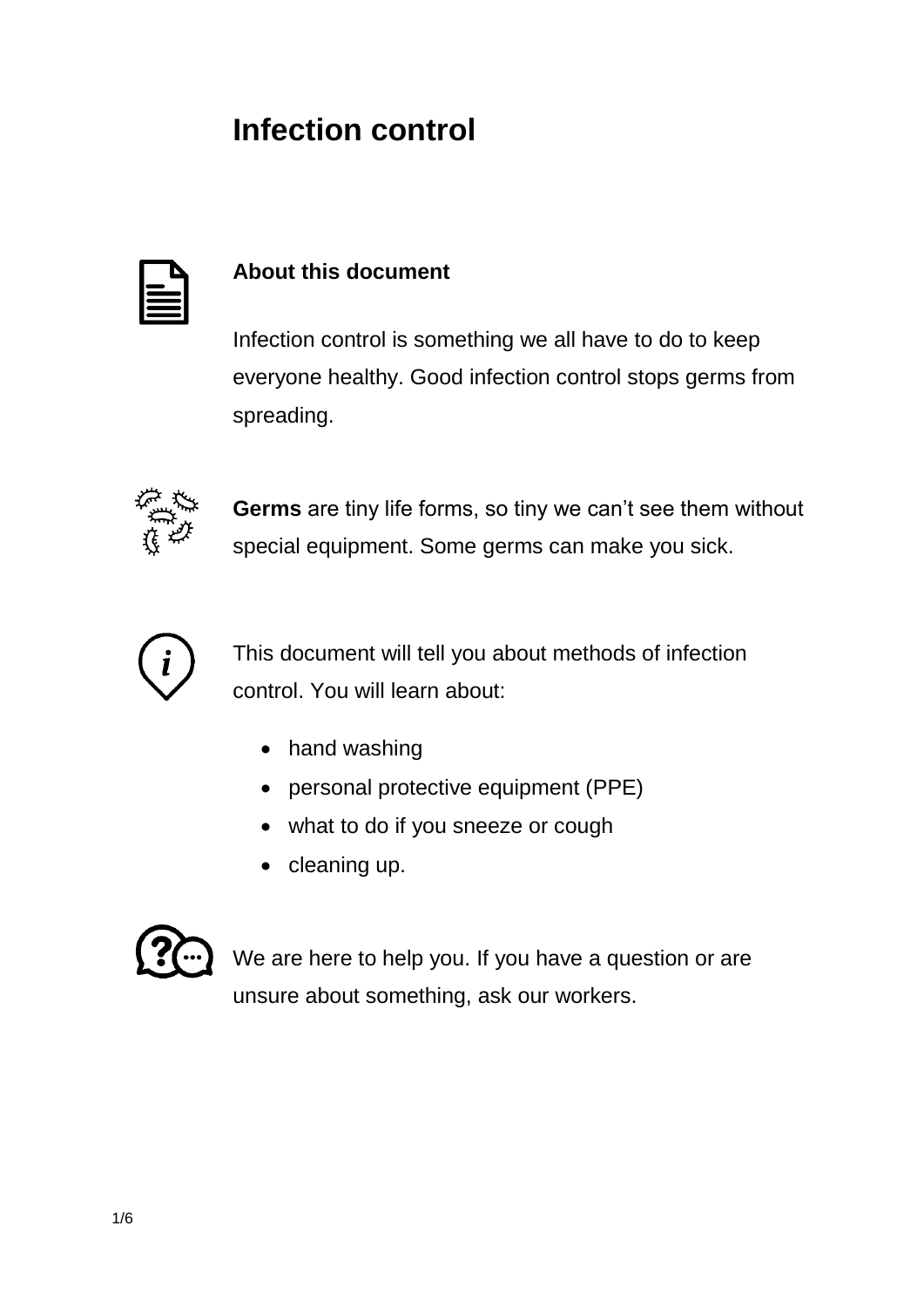

### **Hand washing**

To stop the spread of germs, you need to keep your hands clean. Our workers will provide help if you need it.

You should wash your hands with soap and water:

when your hands look dirty



• after using the toilet



• after sneezing, coughing or blowing your nose



• before and after eating



• after touching cuts, wounds or bandages



• after touching animals.

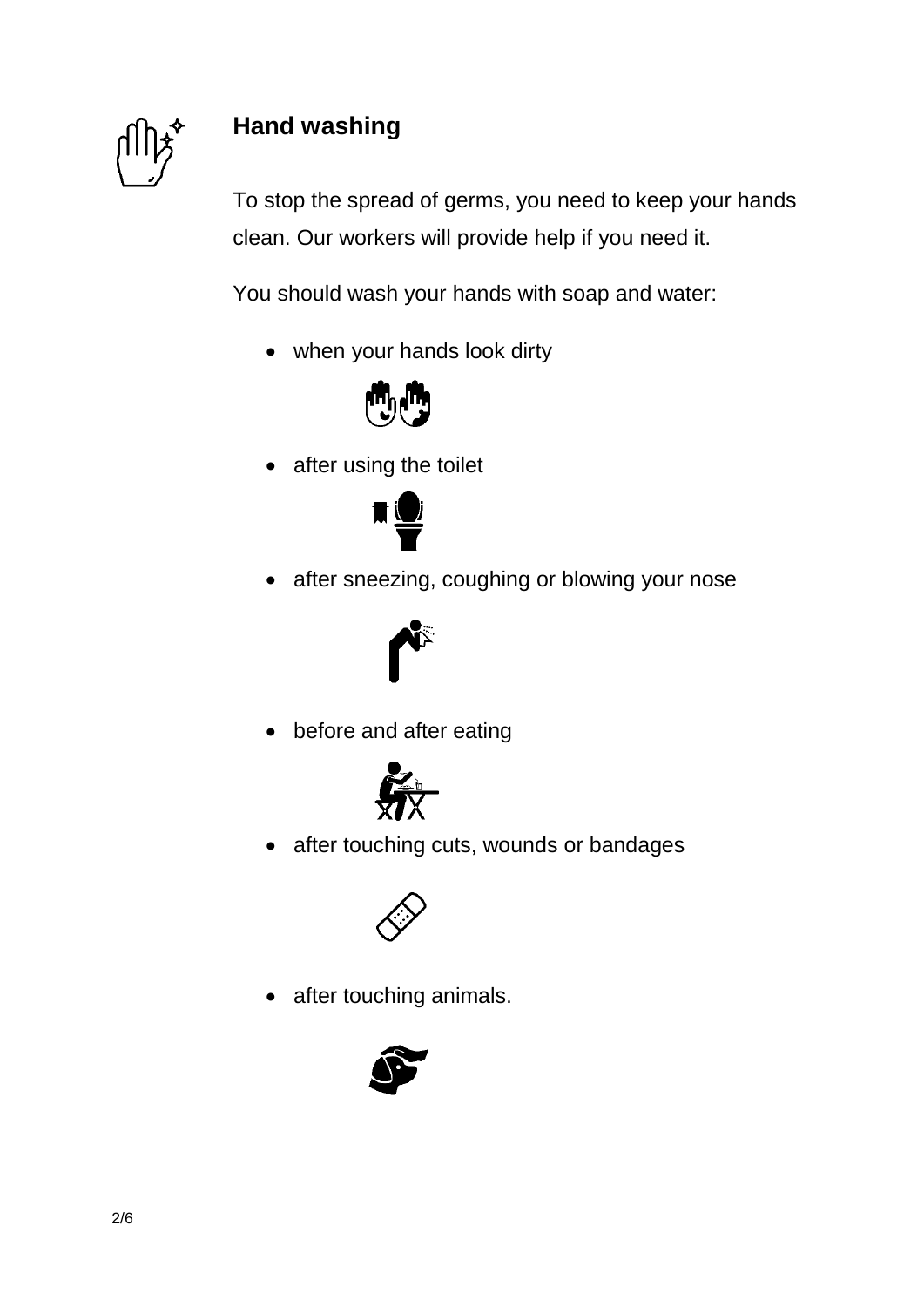Our workers will also wash their hands at these times.

Follow these steps when washing your hands:



- 1. wet your hands with water
- 2. put a small amount of soap on your hands



- 3. scrub your hands and count to 20
- 4. rinse your hands for 10 seconds



5. dry your hands.

If you do not have soap and water, you can also use hand sanitiser. Follow these steps:



- 1. put a small amount of hand sanitiser on your hands
- 2. rub your hands together
- 3. let the sanitiser gel dry (this will take about 1 minute).



Any time you wash your hands, remember to:

- take off any jewellery
- wash your palms
- wash your finger tips
- wash the top of your hands
- wash between your fingers
- wash under your nails.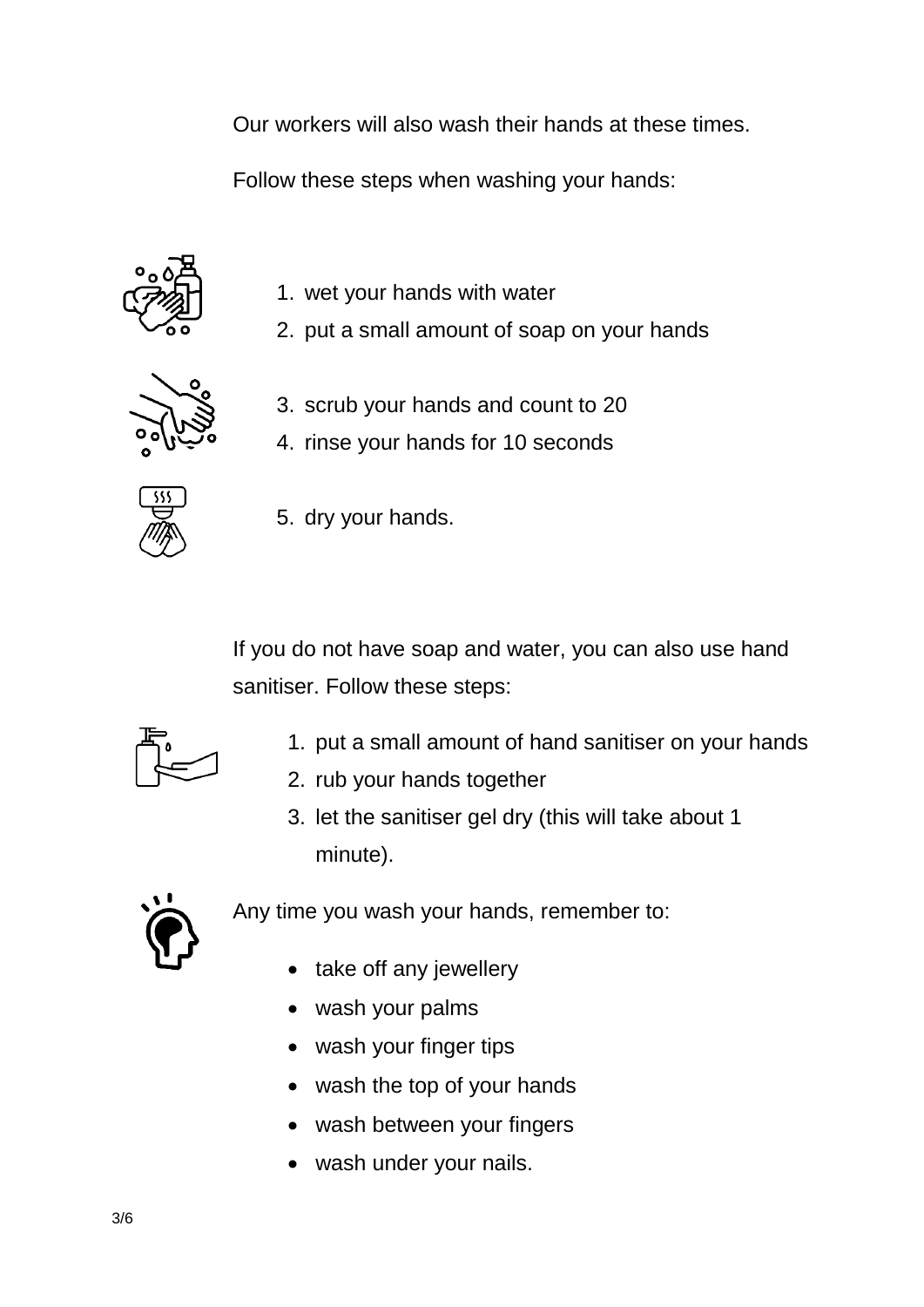

## **Personal protective equipment (PPE)**

Personal protective equipment (PPE) is clothing and tools used to keep everyone safe from germs. You might see workers wearing PPE such as:

• face masks



gloves, and



aprons.



Sometimes, you might have to wear PPE too.



For example, you might need to wear a face mask if you are sick.

PPE should always fit correctly. Please let us know if your PPE doesn't feel comfortable or not fit well.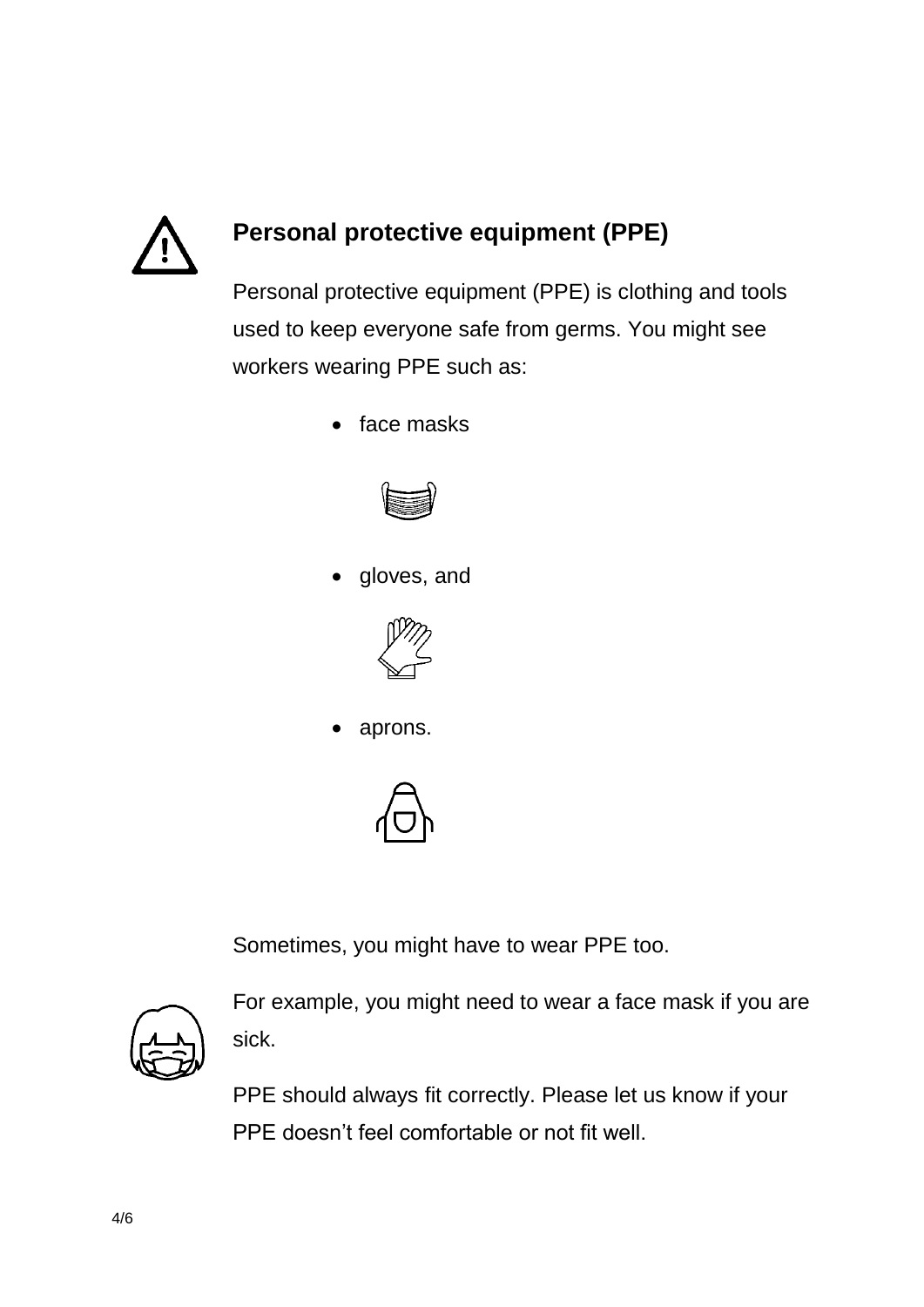

### **What to do if you sneeze or cough**

Germs can spread when people sneeze or cough.



When you sneeze or cough, cover your mouth with a tissue and throw the tissue away.

If you do not have a tissue, sneeze or cough into your elbow (NOT into your hands).



Wash your hands after coughing or sneezing.